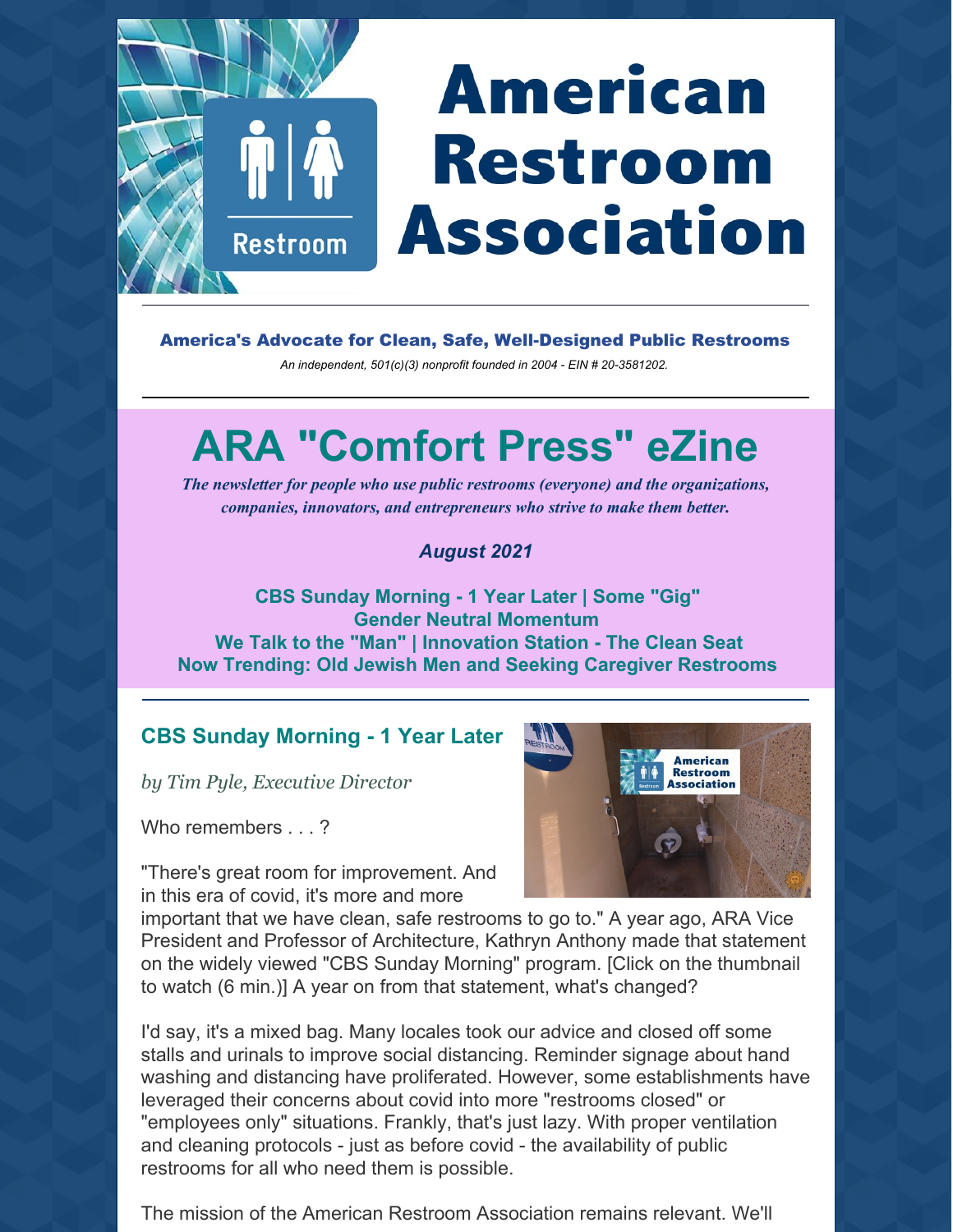endeavor to continue to advocate for improvement in every environment outside of the home so that all people can fully participate in society regardless of when or where "the need" arises. Read on America!

## **Some Gig: Mobile Workforce Has "No Where to Go"**

The ARA continues to receive reports that many in the mobile workforce still struggle to take care of their personal needs! Here's roundup of a few articles that show it has been a



longstanding problem and that continues today.\*

- "Brake for [Bathroom](https://www.theringer.com/2016/11/21/16046662/brake-for-bathroom-breaks-f65cf6d68aad) Breaks" (theringer.com, January 2016)
- "Gig Workers Have [Nowhere](https://www.vice.com/en/article/884xyp/gig-workers-have-nowhere-to-pee) to Pee"(Vice.com, January 2020)
- "Gig Workers' Only Chance to Pee is [Apparently](https://www.vice.com/en/article/93w5by/gig-workers-only-chance-to-pee-is-apparently-an-app) an App" (Vice.com, October 2020)
- "Amazon [apologizes](https://www.cbsnews.com/news/amazon-drivers-peeing-in-bottles-union-vote-worker-complaints/) for denying that its drivers pee in bottles" (CBS News, April 2021)

Who has oversight on workers' restroom rights? That would be OSHA (US Occupational Safety and Health Administration). Interested in learning more? Try these links: Human Resources experts [SHRM](https://www.shrm.org/resourcesandtools/hr-topics/risk-management/pages/osha-restroom-rules.aspx) and [OSHA](https://www.osha.gov/restrooms-sanitation) itself.

*\* Image credit: CHRISTIAN PEREA/DAVID PAUL MORRIS-BLOOMBERG VIA GETTY IMAGES courtesy of vice.com.*



#### **Gender-Neutral Legislation and Orders Gain Momentum**

Municipalities and organizations across the US are joining Baltimore, Philadelphia, Washington, and New York in banning gender-specific single-use bathrooms, issuing executive orders for government properties, changing policies, or passing wide-spread legislation to that effect. While the American Restroom Association prefers the more welcoming and inclusive terminology "All-Gender Restroom," we applaud this widespread change for "potty parity." A few highlights:

- Atlanta, GA: "Atlanta mayor signs order to make 100 ['all-gender'](https://www.ajc.com/news/atlanta-news/atlanta-mayor-signs-order-to-make-100-all-gender-city-restrooms/BCHLAEAIMVDC3PAJN5BGC5SJXE/) city restrooms" (AJC, June 2021)
- Jersey City, NJ: "Jersey City City Council Passes Gender Neutral Bathroom Ordinance" [\(tapinto.net,](https://www.tapinto.net/towns/jersey-city/sections/government/articles/jersey-city-city-council-passes-gender-neutral-bathroom-ordinance) July 2021)
- Grand Rapids, MI: "Spectrum Health to add [gender-neutral](https://www.wzzm13.com/article/news/local/spectrum-health-to-add-gender-neutral-bathrooms/69-048c7e0e-1631-48a6-9c77-f32129e5f2a2) bathrooms in Grand Rapids hospitals" (June 2021)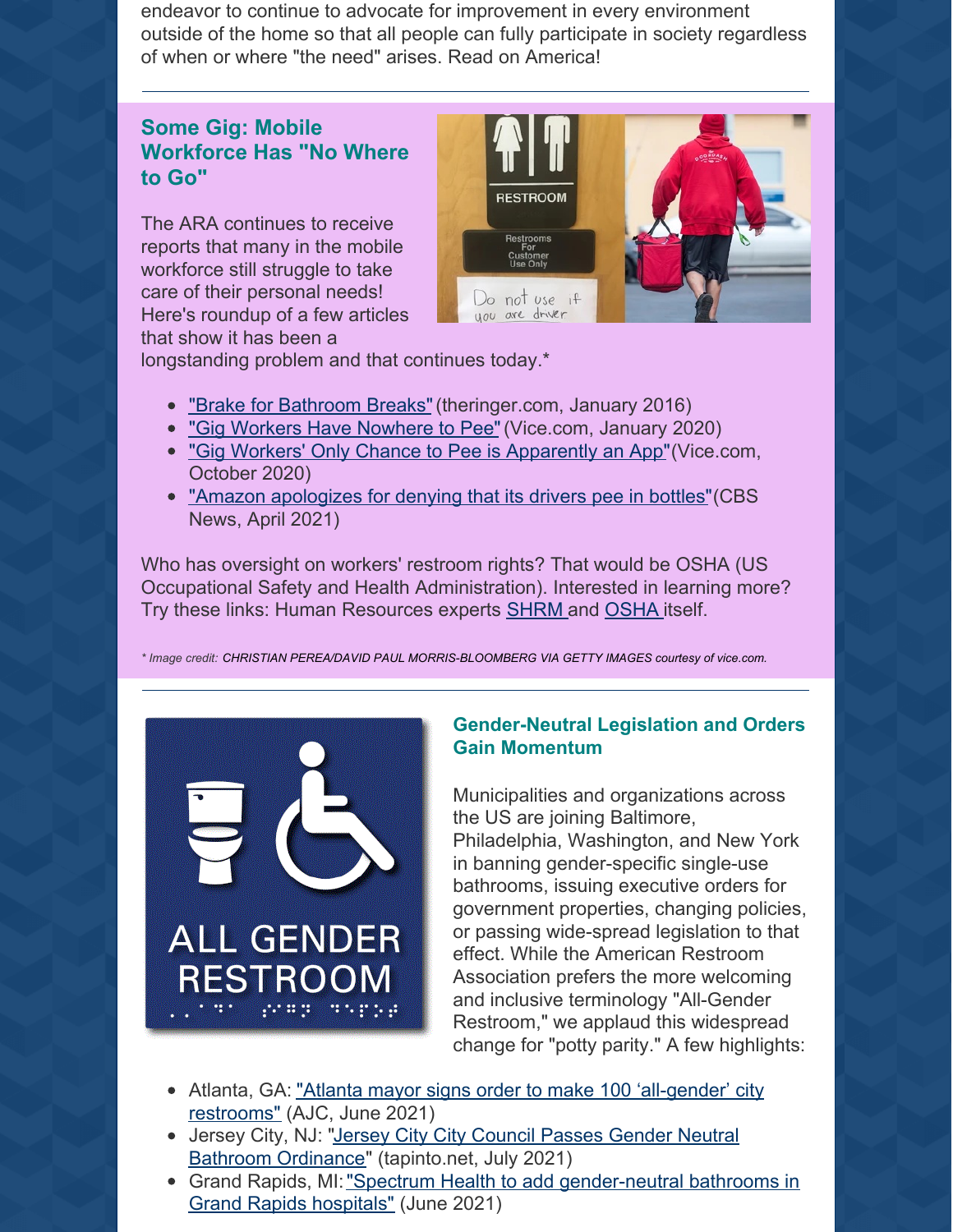• Statesboro, GA: "All campus' single-stall bathrooms become gender neutral" (Georgia Southern [University/The](https://thegeorgeanne.com/31352/uncategorized/all-campus-single-stall-bathrooms-become-gender-neutral/) George-Anne, August 2021)

#### **Who are we talking to? We talk to "the Man!"**



One of our missions at the American Restroom Association is to represent you in bringing public restroom issues to those in local, state, and federal government. While government can seem monolithic at times, the career public servants that we interact with are very interested - for the most part - in learning from

us and in looking for ways to solve problems. Yes, there is still a long way to go (we're talking to you Secretary Pete - call us!), but feel confident that our recent contacts with the **Office of the Assistant Secretary for Health, the Department of Labor, and Massachusetts Department of Public Health** show that real people looking for real solutions do work there. Keep the faith! Click the graphic above to go to an easy tool at [govtrack.us](https://www.govtrack.us/) for learning about your representatives and senators and legislation that affects you.

And . . . let us know what issues are important to you by using ou Contact the ARA form. We'd love to hear from you so we can represent you to the fullest.

# **Volunteers Needed!**

Interested in helping the ARA in our mission? Fill out our Contact the ARA form, and we'll be in touch. Efforts include tracking restroom legislative activity and issues, as well as identifying funding opportunities. Get involved!

#### **Innovation Station - "The Clean Seat"**

"Really? Come on. Keep it clean people!" In terms of the gross out factor in public restrooms, the peed-on seat ranks right up there. Boston University business student Kevin Tang and colleagues are on target to make it a thing of the past. Click on the graphic



to see his 2-minute video introducing their award-winning invention "The Clean Seat." [Ed. note: I had the chance to take a peek at how their proprietary mechanism works, and it's ingenious and practical.] There are plumbing codes and rules that regulate against what are called "highly sprung" toilet seats think stadium and movie theater seating - that snap up quickly. No one wants that fast an action, and it has to be somewhat accommodating to "hoverers." The Clean Seat team has taken a mindful and scientific approach to their design. Keep an eye out for it as they roll it out in nationwide pilot programs.

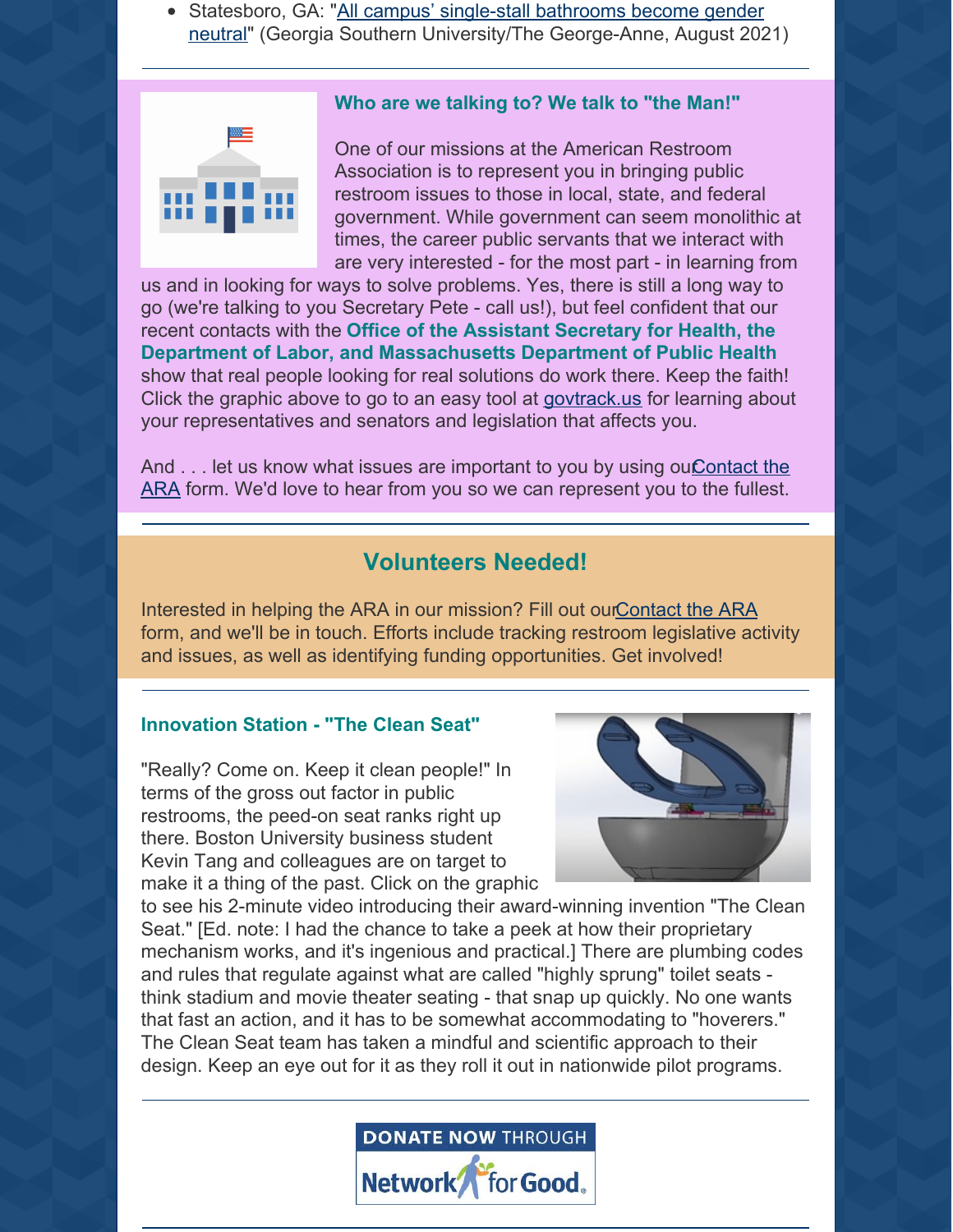# **Now Trending:**

*Fresh stuff from the web and interesting items from the ARA Inbox.*

#### **Old Jewish Men say . . .**

We think these guys have the right idea. Posted June 21, 2021, on Instagram and now approaching halfa-million views . . .



#### **LA Times Article: Seeking Caregiver Restrooms**

Jeanette Marantos from the LA Times contacted us on the lead up to her impending road trip recounted in her article "5 tips for safe and sane travel with someone who has [dementia."](https://americanrestroom.org/articles/) When a caregiver/family restroom is a necessity, finding where to stop can be a huge challenge.



Please note: The ARA makes no endorsement, representation, or warranty of any non-ARA information, service, or product detailed in this publication. All content is strictly offered in an informational capacity and readers are strongly urged to conduct their own evaluations of each. No direct compensation was *provided for placement.*

*Watch this space for more innovations for both consumer and commercial applications. Have a new solution? [Contact](https://americanrestroom.org/contact/) us!*

See what's happening and follow the ARA on our social sites: [Pinterest](https://www.pinterest.com/American_Restroom_Association/) now on air!



Office Hours: Monday - Friday 10:00 a.m. to 6:00 p.m. ET 800-247-3864 or 443-315-5250 getinfo@americanrestroom.org